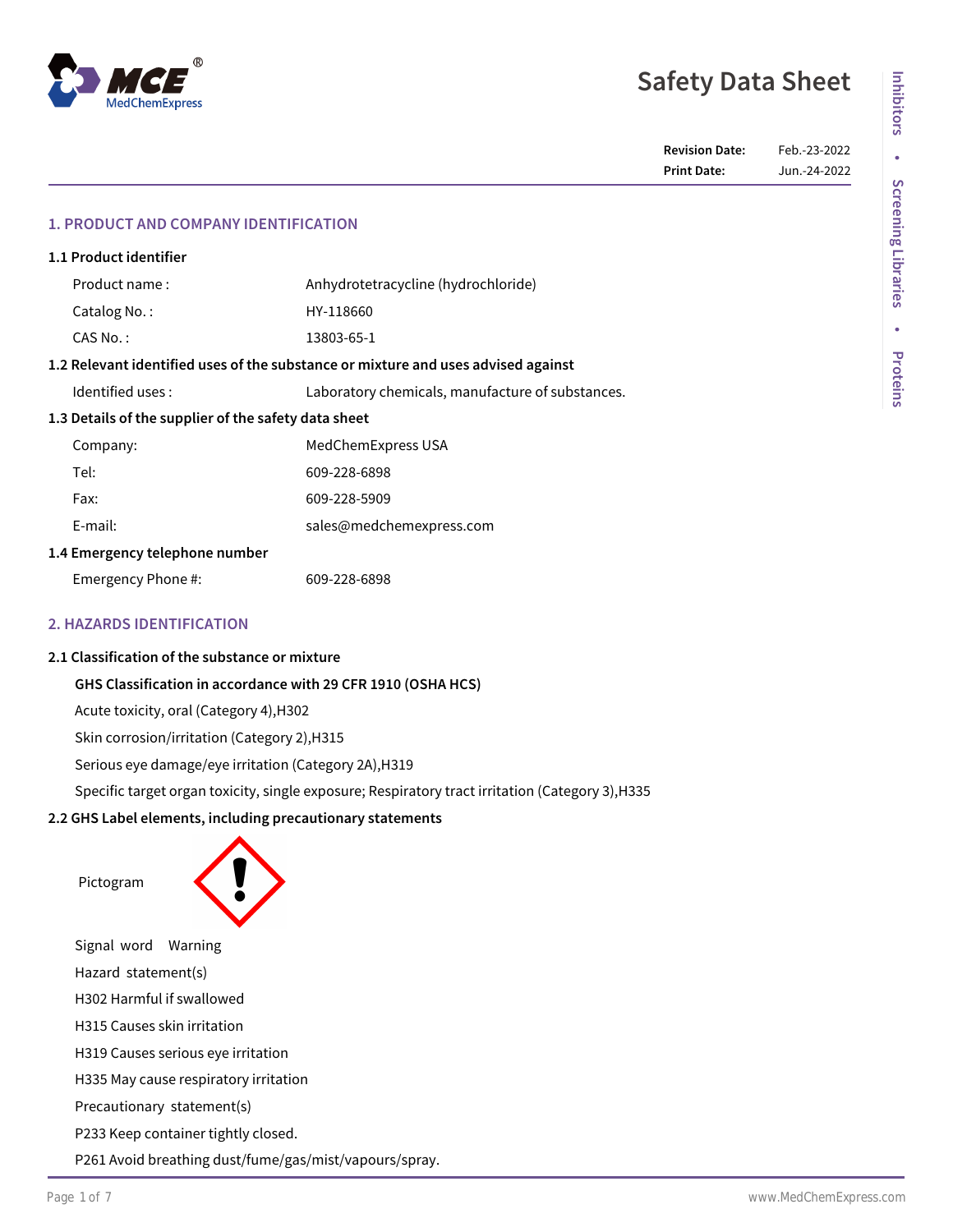P264 Wash hands thoroughly after handling

P271 Use only outdoors or in a well-ventilated area.

P280 Wear protective gloves/protective clothing/eye protection/face protection.

P301+P312 IF SWALLOWED: Call a POISON CENTER or doctor/physician if you feel unwell.

P302+P352 IF ON SKIN: Wash with plenty of soap and water.

P304+P340 IF INHALED: Remove victim to fresh air and keep at rest in a position comfortable for breathing.

P305+P351+P338 IF IN EYES: Rinse cautiously with water for several minutes. Remove contact lenses, if present and easy to do. Continue rinsing.

P312 Call a POISON CENTER or doctor/physician if you feel unwell.

P313 Get medical advice/attention.

P332+P313 If skin irritation occurs: Get medical advice/attention.

P337+P313 If eye irritation persists: Get medical advice/attention.

P362 Take off contaminated clothing and wash before reuse.

P403+P233 Store in a well-ventilated place. Keep container tightly closed.

P405 Store locked up.

P501 Dispose of contents/container to in accordance with local regulation.

## **2.3 Other hazards**

None.

# **3. COMPOSITION/INFORMATION ON INGREDIENTS**

## **3.1 Substances**

| Formula:          | $C_{22}H_{23}$ ClN <sub>2</sub> O <sub>7</sub> |
|-------------------|------------------------------------------------|
| Molecular Weight: | 462.88                                         |
| CAS No.:          | 13803-65-1                                     |

## **4. FIRST AID MEASURES**

# **4.1 Description of first aid measures**

## **Eye contact**

Remove any contact lenses, locate eye-wash station, and flush eyes immediately with large amounts of water. Separate eyelids with fingers to ensure adequate flushing. Promptly call a physician.

## **Skin contact**

Rinse skin thoroughly with large amounts of water. Remove contaminated clothing and shoes and call a physician.

## **Inhalation**

Immediately relocate self or casualty to fresh air. If breathing is difficult, give cardiopulmonary resuscitation (CPR). Avoid mouthto-mouth resuscitation.

# **Ingestion**

Wash out mouth with water; Do NOT induce vomiting; call a physician.

# **4.2 Most important symptoms and effects, both acute and delayed**

The most important known symptoms and effects are described in the labelling (see section 2.2).

# **4.3 Indication of any immediate medical attention and special treatment needed**

Treat symptomatically.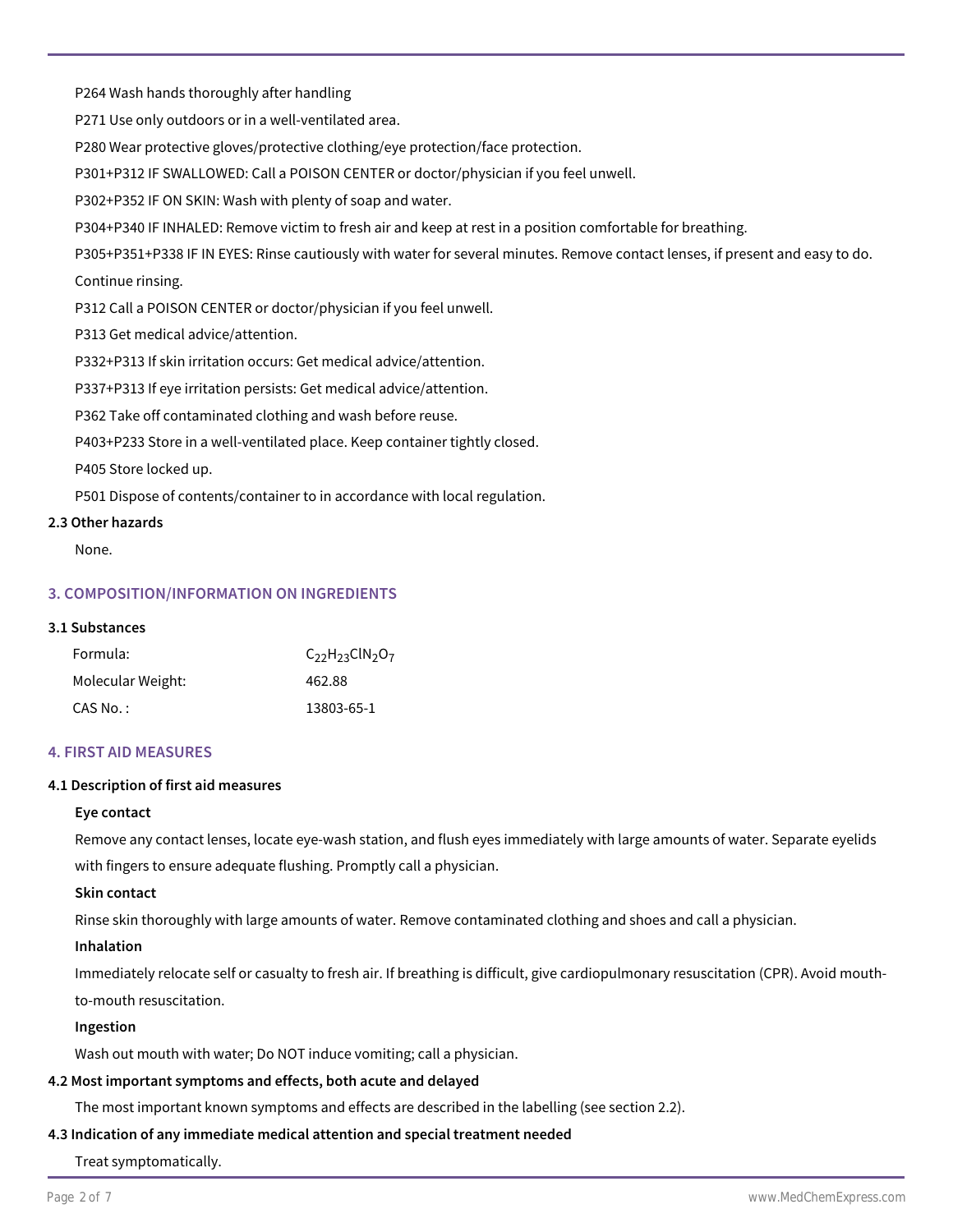# **5. FIRE FIGHTING MEASURES**

#### **5.1 Extinguishing media**

### **Suitable extinguishing media**

Use water spray, dry chemical, foam, and carbon dioxide fire extinguisher.

# **5.2 Special hazards arising from the substance or mixture**

During combustion, may emit irritant fumes.

#### **5.3 Advice for firefighters**

Wear self-contained breathing apparatus and protective clothing.

## **6. ACCIDENTAL RELEASE MEASURES**

#### **6.1 Personal precautions, protective equipment and emergency procedures**

Use full personal protective equipment. Avoid breathing vapors, mist, dust or gas. Ensure adequate ventilation. Evacuate personnel to safe areas.

Refer to protective measures listed in sections 8.

#### **6.2 Environmental precautions**

Try to prevent further leakage or spillage. Keep the product away from drains or water courses.

#### **6.3 Methods and materials for containment and cleaning up**

Absorb solutions with finely-powdered liquid-binding material (diatomite, universal binders); Decontaminate surfaces and equipment by scrubbing with alcohol; Dispose of contaminated material according to Section 13.

## **7. HANDLING AND STORAGE**

### **7.1 Precautions for safe handling**

Avoid inhalation, contact with eyes and skin. Avoid dust and aerosol formation. Use only in areas with appropriate exhaust ventilation.

## **7.2 Conditions for safe storage, including any incompatibilities**

Keep container tightly sealed in cool, well-ventilated area. Keep away from direct sunlight and sources of ignition.

Recommended storage temperature: 4°C, sealed storage, away from moisture

\* In solvent : -80°C, 6 months; -20°C, 1 month (sealed storage, away from moisture)

Shipping at room temperature if less than 2 weeks.

#### **7.3 Specific end use(s)**

No data available.

## **8. EXPOSURE CONTROLS/PERSONAL PROTECTION**

#### **8.1 Control parameters**

# **Components with workplace control parameters**

This product contains no substances with occupational exposure limit values.

#### **8.2 Exposure controls**

#### **Engineering controls**

Ensure adequate ventilation. Provide accessible safety shower and eye wash station.

## **Personal protective equipment**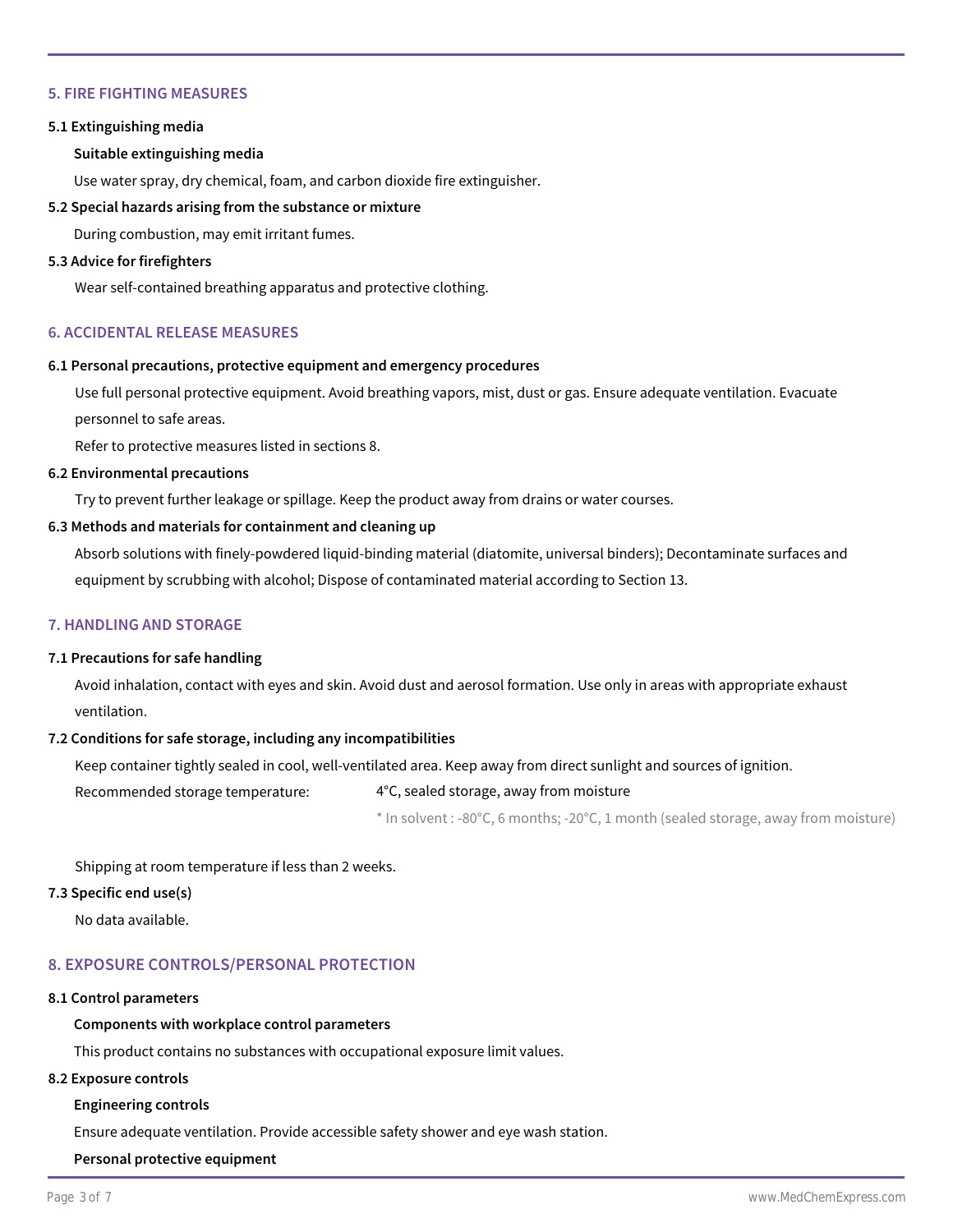| Eye protection                  | Safety goggles with side-shields.                                   |
|---------------------------------|---------------------------------------------------------------------|
| <b>Hand protection</b>          | Protective gloves.                                                  |
| Skin and body protection        | Impervious clothing.                                                |
| <b>Respiratory protection</b>   | Suitable respirator.                                                |
| Environmental exposure controls | Keep the product away from drains, water courses or the soil. Clean |
|                                 | spillages in a safe way as soon as possible.                        |

## **9. PHYSICAL AND CHEMICAL PROPERTIES**

**9.1 Information on basic physical and chemical properties**

| Appearance                                   | Solid             |
|----------------------------------------------|-------------------|
| Odor                                         | No data available |
| Odor threshold                               | No data available |
| рH                                           | No data available |
| Melting/freezing point                       | No data available |
| <b>Boiling point/range</b>                   | No data available |
| <b>Flash point</b>                           | No data available |
| <b>Evaporation rate</b>                      | No data available |
| Flammability (solid, gas)                    | No data available |
| Upper/lower flammability or explosive limits | No data available |
| Vapor pressure                               | No data available |
| Vapor density                                | No data available |
| <b>Relative density</b>                      | No data available |
| <b>Water Solubility</b>                      | No data available |
| <b>Partition coefficient</b>                 | No data available |
| Auto-ignition temperature                    | No data available |
| Decomposition temperature                    | No data available |
| <b>Viscosity</b>                             | No data available |
| <b>Explosive properties</b>                  | No data available |
| Oxidizing properties                         | No data available |
|                                              |                   |

# **9.2 Other safety information**

No data available.

# **10. STABILITY AND REACTIVITY**

#### **10.1 Reactivity**

No data available.

# **10.2 Chemical stability**

Stable under recommended storage conditions.

# **10.3 Possibility of hazardous reactions**

No data available.

# **10.4 Conditions to avoid**

No data available.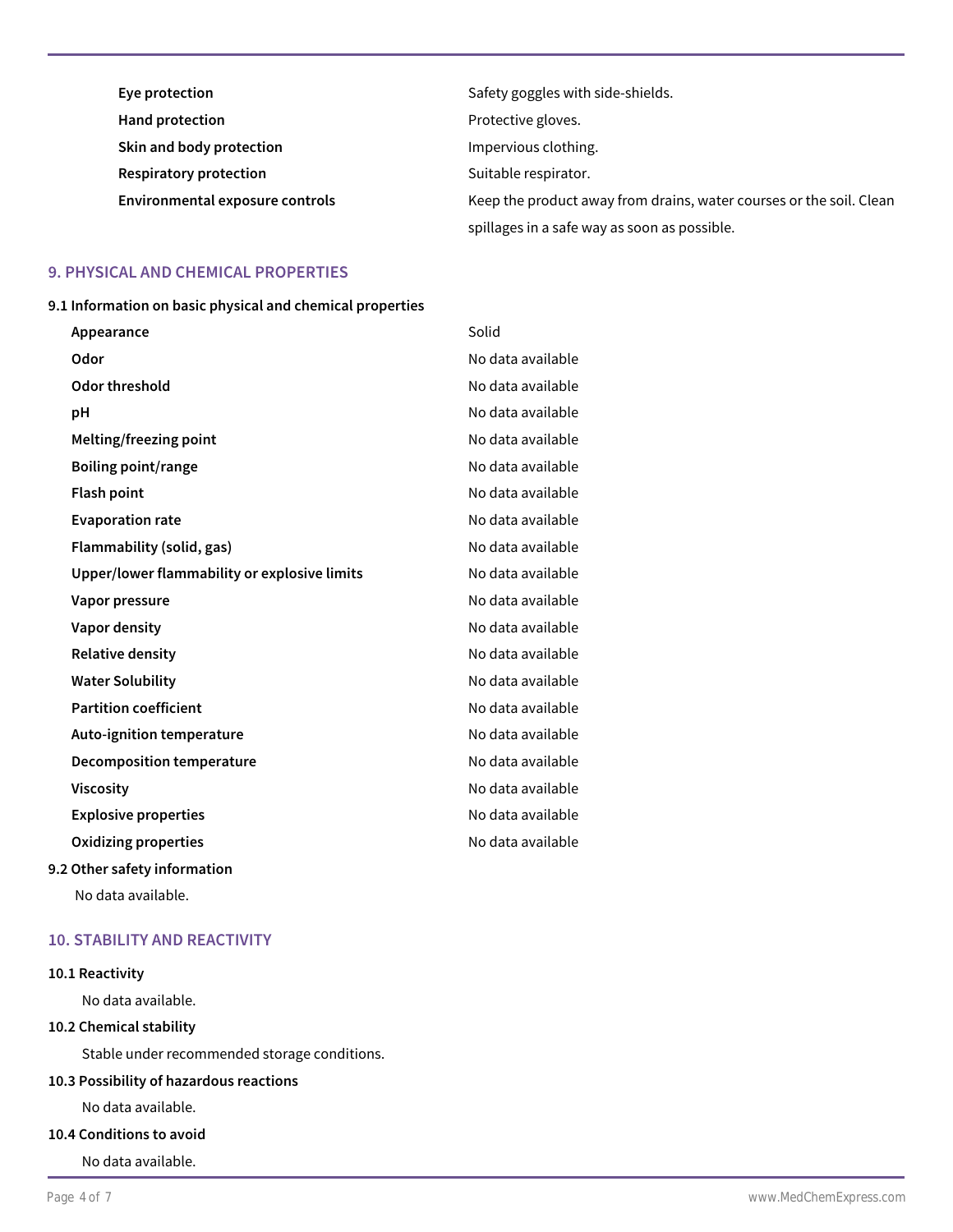### **10.5 Incompatible materials**

Strong acids/alkalis, strong oxidising/reducing agents.

### **10.6 Hazardous decomposition products**

Under fire conditions, may decompose and emit toxic fumes. Other decomposition products - no data available.

# **11.TOXICOLOGICAL INFORMATION**

#### **11.1 Information on toxicological effects**

#### **Acute toxicity**

Classified based on available data. For more details, see section 2

#### **Skin corrosion/irritation**

Classified based on available data. For more details, see section 2

### **Serious eye damage/irritation**

Classified based on available data. For more details, see section 2

#### **Respiratory or skin sensitization**

Classified based on available data. For more details, see section 2

#### **Germ cell mutagenicity**

Classified based on available data. For more details, see section 2

#### **Carcinogenicity**

IARC: No component of this product present at a level equal to or greater than 0.1% is identified as probable, possible or confirmed human carcinogen by IARC.

ACGIH: No component of this product present at a level equal to or greater than 0.1% is identified as a potential or confirmed carcinogen by ACGIH.

NTP: No component of this product present at a level equal to or greater than 0.1% is identified as a anticipated or confirmed carcinogen by NTP.

OSHA: No component of this product present at a level equal to or greater than 0.1% is identified as a potential or confirmed carcinogen by OSHA.

## **Reproductive toxicity**

Classified based on available data. For more details, see section 2

#### **Specific target organ toxicity - single exposure**

Classified based on available data. For more details, see section 2

# **Specific target organ toxicity - repeated exposure**

Classified based on available data. For more details, see section 2

#### **Aspiration hazard**

Classified based on available data. For more details, see section 2

## **Additional information**

This information is based on our current knowledge. However the chemical, physical, and toxicological properties have not been completely investigated.

# **12. ECOLOGICAL INFORMATION**

# **12.1 Toxicity**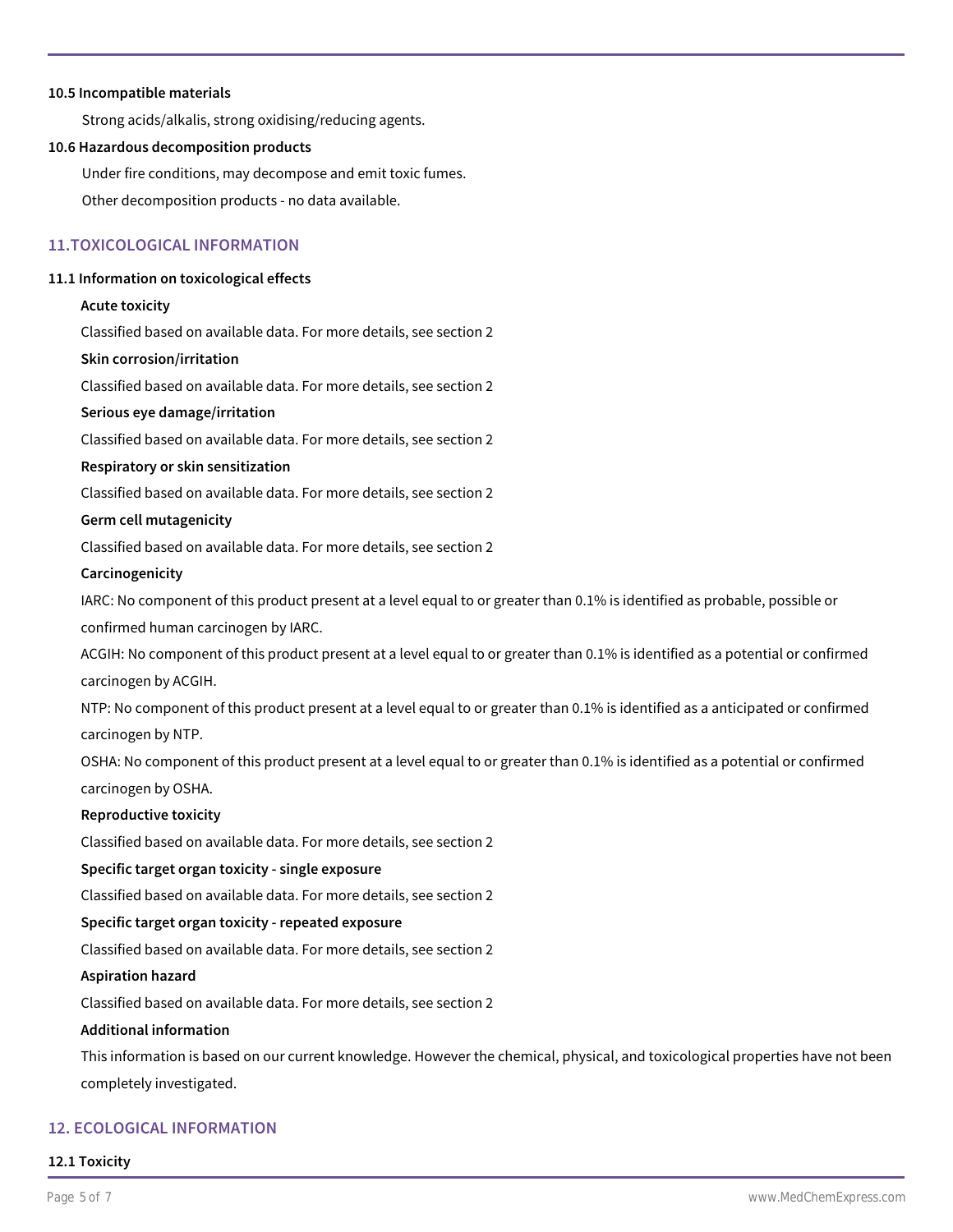No data available.

# **12.2 Persistence and degradability**

No data available.

## **12.3 Bioaccumlative potential**

No data available.

# **12.4 Mobility in soil**

No data available.

# **12.5 Results of PBT and vPvB assessment**

PBT/vPvB assessment unavailable as chemical safety assessment not required or not conducted.

# **12.6 Other adverse effects**

No data available.

# **13. DISPOSAL CONSIDERATIONS**

# **13.1 Waste treatment methods**

# **Product**

Dispose substance in accordance with prevailing country, federal, state and local regulations.

# **Contaminated packaging**

Conduct recycling or disposal in accordance with prevailing country, federal, state and local regulations.

# **14. TRANSPORT INFORMATION**

# **DOT (US)**

Proper shipping name: Not dangerous goods

UN number: -

Class: -

Packing group: -

# **IMDG**

Proper shipping name: Not dangerous goods UN number: - Class: - Packing group: -

# **IATA**

Proper shipping name: Not dangerous goods UN number: - Class: -

Packing group: -

# **15. REGULATORY INFORMATION**

# **SARA 302 Components:**

No chemicals in this material are subject to the reporting requirements of SARA Title III, Section 302.